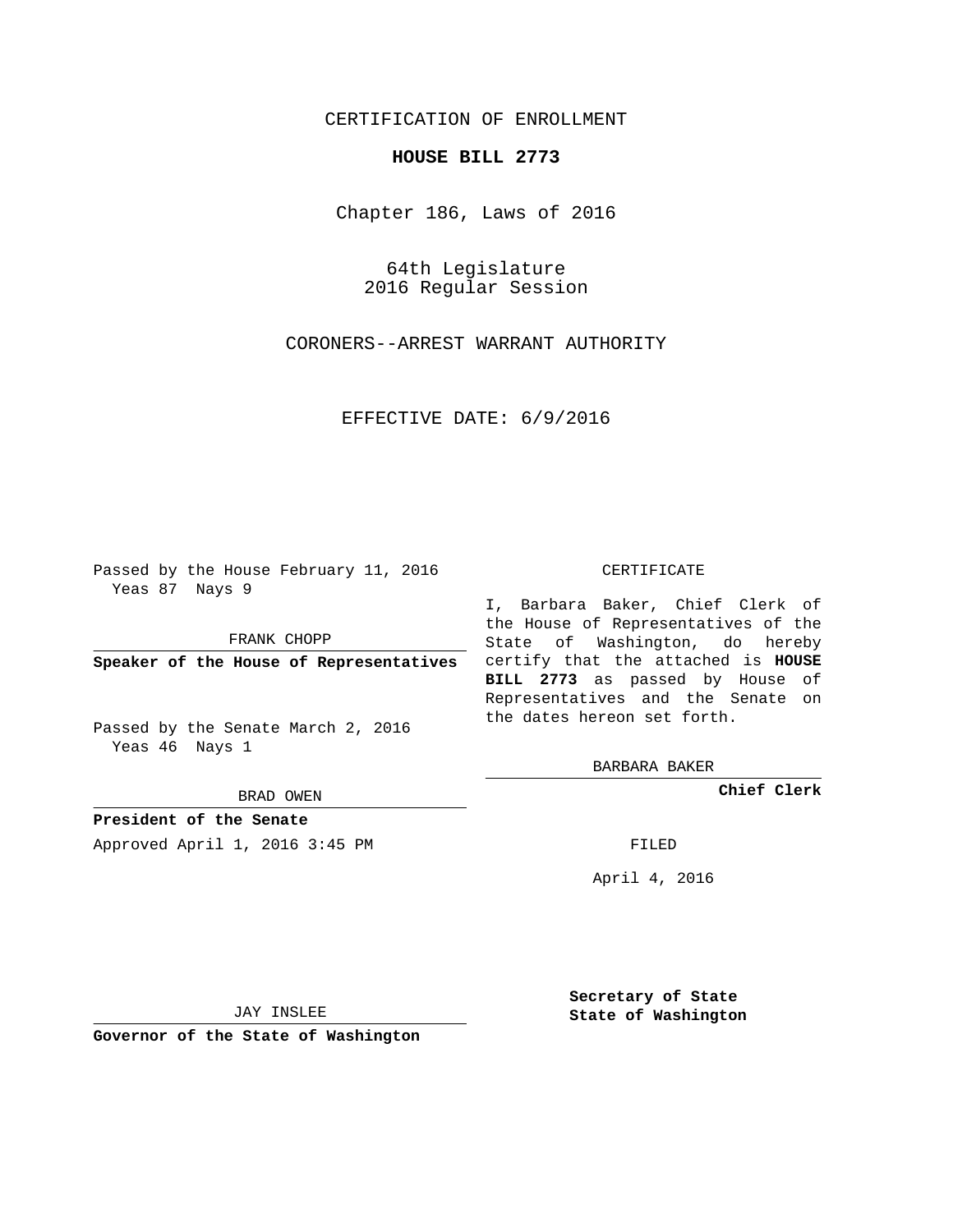## **HOUSE BILL 2773**

Passed Legislature - 2016 Regular Session

**State of Washington 64th Legislature 2016 Regular Session By** Representatives Klippert, Appleton, Haler, Hayes, Dent, and Nealey Read first time 01/20/16. Referred to Committee on Judiciary.

1 AN ACT Relating to repealing the warrant authority of coroners; 2 amending RCW 36.24.100; and repealing RCW 36.24.110 and 36.24.120.

3 BE IT ENACTED BY THE LEGISLATURE OF THE STATE OF WASHINGTON:

4 **Sec. 1.** RCW 36.24.100 and 1963 c 4 s 36.24.100 are each amended 5 to read as follows:

6 If the jury finds that the person was killed and the party 7 committing the homicide is ascertained by the inquisition, but is not 8 in custody, the coroner ((<del>shall issue a warrant for the arrest of the</del> 9 person charged, returnable forthwith to the nearest magistrate)) must 10 deliver the findings of the jury and all documents, testimony, 11 records generated, possessed, or used during the inquest to the 12 prosecuting attorney of the county where the inquest was held.

13 NEW SECTION. **Sec. 2.** The following acts or parts of acts are 14 each repealed: 15 (1) RCW 36.24.110 (Form of warrant) and 2009 c 549 s 4037 & 1963

16 c 4 s 36.24.110; and

17 (2) RCW 36.24.120 (Service of warrant) and 1963 c 4 s 36.24.120.

Passed by the House February 11, 2016. Passed by the Senate March 2, 2016. Approved by the Governor April 1, 2016.